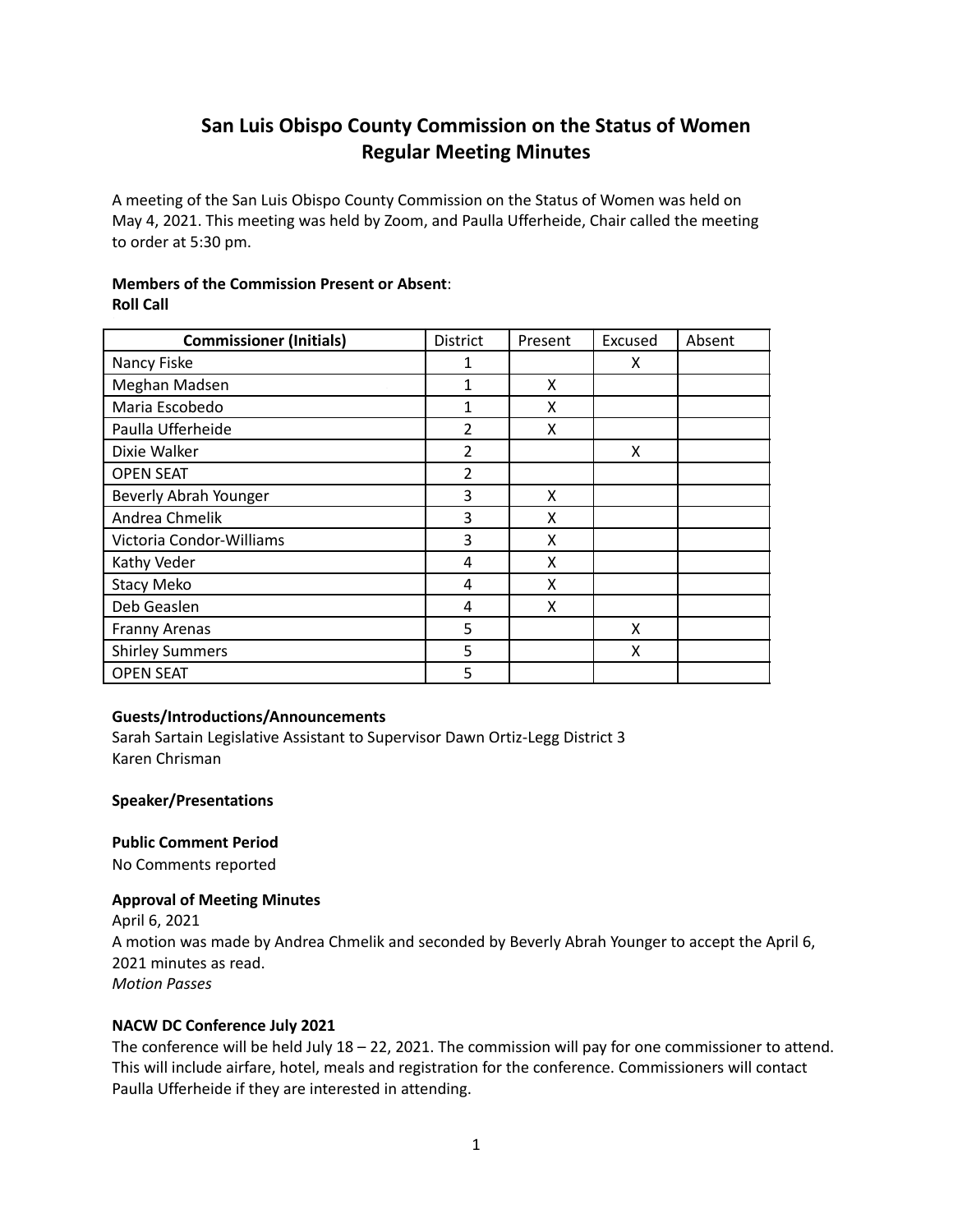## **Discussion on Adding Girls to the our Commission**

There was discussion to add "Girls" to the title and if there is any official requirements from the County to make this change. We also discussed adding Junior Commissioners to our roster.

## **Nominations of Officers**

A motion was made by Stacy Meko and seconded by Beverly Abrah Younger to nominate Andrea Chmelik as Chair of the Commission. Andrea accepted the nomination. *Motion Passes*

Shirley Summers accepted the nomination to serve another term as Treasurer.

Deb Geaslen accepted the nomination to serve another term as Secretary

Maria Escobedo has resigned her seat as District 1 Commissioner

### **Treasurer's Report**

Shirley Summers, Treasurer, reported the bank balances as: CSW Account: \$7337.25

### **Commissioner Vacancies**

District 1 – Supervisor John Peschong: One (1) Vacancy District 2 – Supervisor Bruce Gibson: One (1) Vacancy District 5 – Supervisor Debbie Arnold: One (1) Vacancy

It is the goal of the COSW to fill all vacancies.

# **Social Media and Other Communications**

#### Newsletter

There was discussion regarding topics such as Menstrual Drive, Women's Wall of Fame, update on AB367 and May being Mental Health Awareness Month.

#### Resources Page

The list will be broken up into twelve groups: Group 1 – Andrea Chmelik Group 2 – Victoria Condor-Williams Group 3 – Dixie Walker Group 4 – Stacy Meko Group 5 – Deb Geaslen Group 6 – Kathy Veder Group 7 – Beverly Abrah Younger Group 8 – Paulla Ufferheide Group 9 – 12 To be assigned

## Website

The Annual Report will be added to the website.